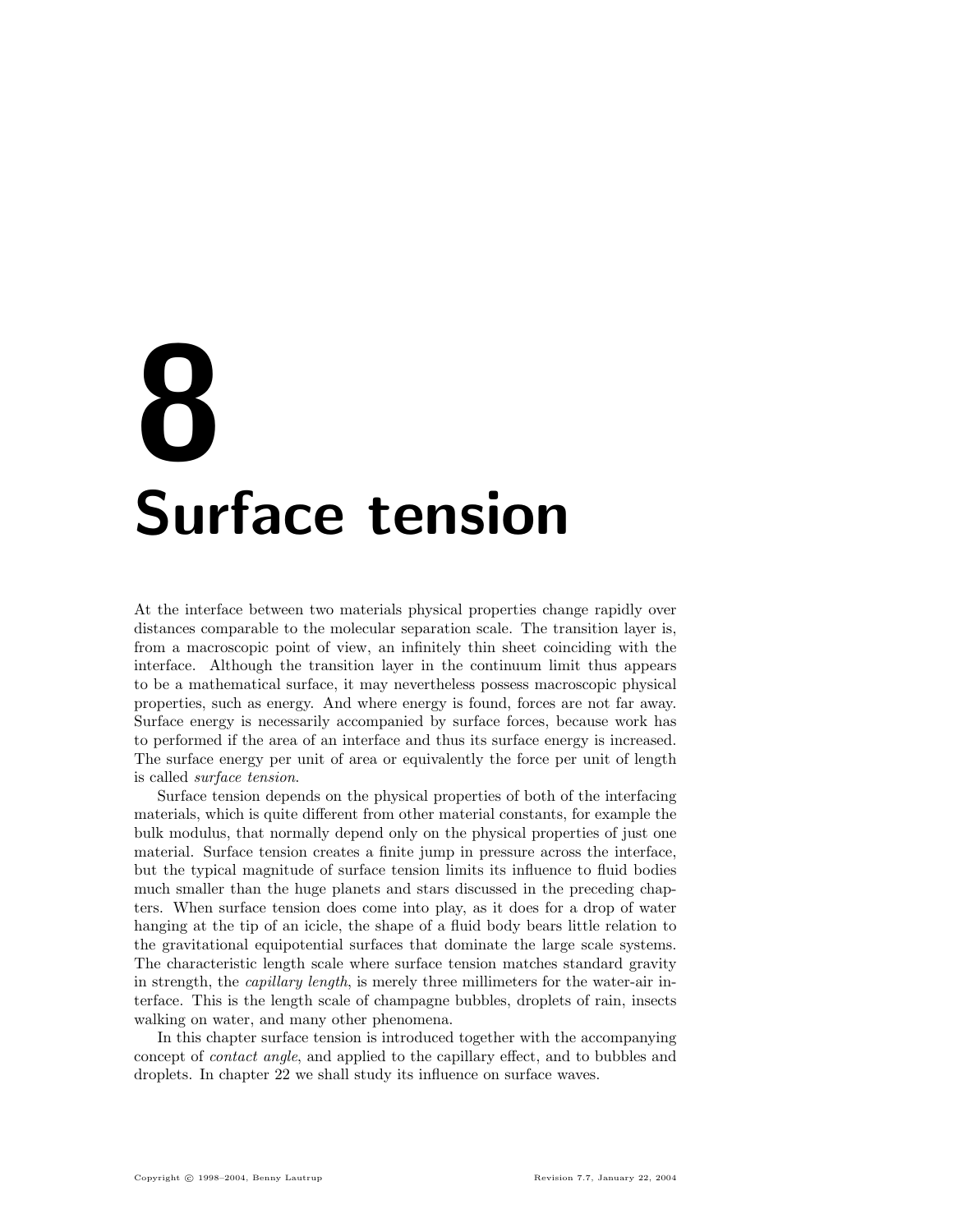

Two-dimensional cross section of a primitive three-dimensional model of a material interfacing to vacuum. A molecule at the surface has only five bonds compared to the six that tie a molecule in the interior.

|                | $\alpha$ [mN/m] |
|----------------|-----------------|
|                |                 |
| Water          | 72              |
| Methanol       | 99.             |
| Ethanol        | 99.             |
| <i>Bromine</i> | 41              |
| Mercury        | 185             |

Surface tension of some liquids against air at 1 atm and 25 $°C$  in units of millinewton per meter (from [3]).



An external force F performs the work  $dW = \bar{\mathcal{F}} ds$ to stretch the surface by ds. Since the area increase is  $dA = Lds$ , the force is  $\mathcal{F} = \alpha L$ . The force per unit of length,  $\alpha = \mathcal{F}/L$ , is the surface tension.

## 8.1 Definition of surface tension

The apparent paradox that a mathematical surface with no volume can possess energy may be resolved by considering a primitive three-dimensional model of a material in which the molecules are placed in a cubic grid with grid length  $L_{\text{mol}}$ . Each molecule in the interior has six bonds to its neighbors with a total binding energy of  $-\epsilon$ , but a surface molecule will only have five bonds when the material is interfacing to vacuum. The (negative) binding energy of the missing bond is equivalent to an extra positive energy  $\epsilon/6$  for a surface molecule relative to an interior molecule, and thus an extra surface energy density,

$$
\alpha \approx \frac{1}{6} \frac{\epsilon}{L_{\text{mol}}^2} \tag{8-1}
$$

The binding energy may be estimated from the specific enthalpy of evaporation H of the material as  $\epsilon \approx HM_{\text{mol}}/N_A$ . Notice that the unit for surface tension is  $J/m^2 = kg/s^2$ .

**Example 8.1.1:** For water the specific evaporation enthalpy is  $H \approx 2.2 \times 10^6$  J/kg, leading to the estimate  $\alpha \approx 0.12 \text{ J/m}^2$ . The measured value of the surface energy for water/air interface is in fact  $\alpha \approx 0.073$  J/m<sup>2</sup> at room temperature. Less than a factor of 2 wrong is not a bad estimate at all!

## Surface energy and surface tension

Increasing the area of the interface by a tiny amount  $dA$ , takes an amount of work equal to the surface energy contained in the extra piece of surface,

$$
dW = \alpha \, dA \tag{8-2}
$$

This is quite analogous to the mechanical work  $dW = -p dV$  performed against pressure when the volume of the system is expanded by  $dV$ . But where a volume expansion under positive pressure takes negative work, increasing the surface area takes positive work. This resistance against extension of the surface shows that the interface has a permanent internal tension, called *surface tension*<sup>1</sup> which we shall now see equals the energy density  $\alpha$ .

Formally, surface tension is defined as the force per unit of length that acts orthogonally to an imaginary line drawn on the interface. Suppose we wish to stretch the interface along a straight line of length  $L$  by a uniform amount ds. Since the area is increased by  $dA = Lds$ , it takes the work  $dW = \alpha Lds$ , implying that the force acting orthogonally to the line is  $\mathcal{F} = \alpha L$ , or  $\mathcal{F}/L = \alpha$ . Surface tension is thus identical to the surface energy density. This is also reflected in the equality of the natural units for the two quantities,  $N/m = J/m^2$ .

<sup>&</sup>lt;sup>1</sup>There is no universally agreed-upon symbol for surface tension which is variously denoted  $\alpha$ ,  $\gamma$ ,  $\sigma$ ,  $S$ ,  $\Upsilon$  and even T. We shall use  $\alpha$ , even if it collides with other uses, for example the thermal expansion coefficient.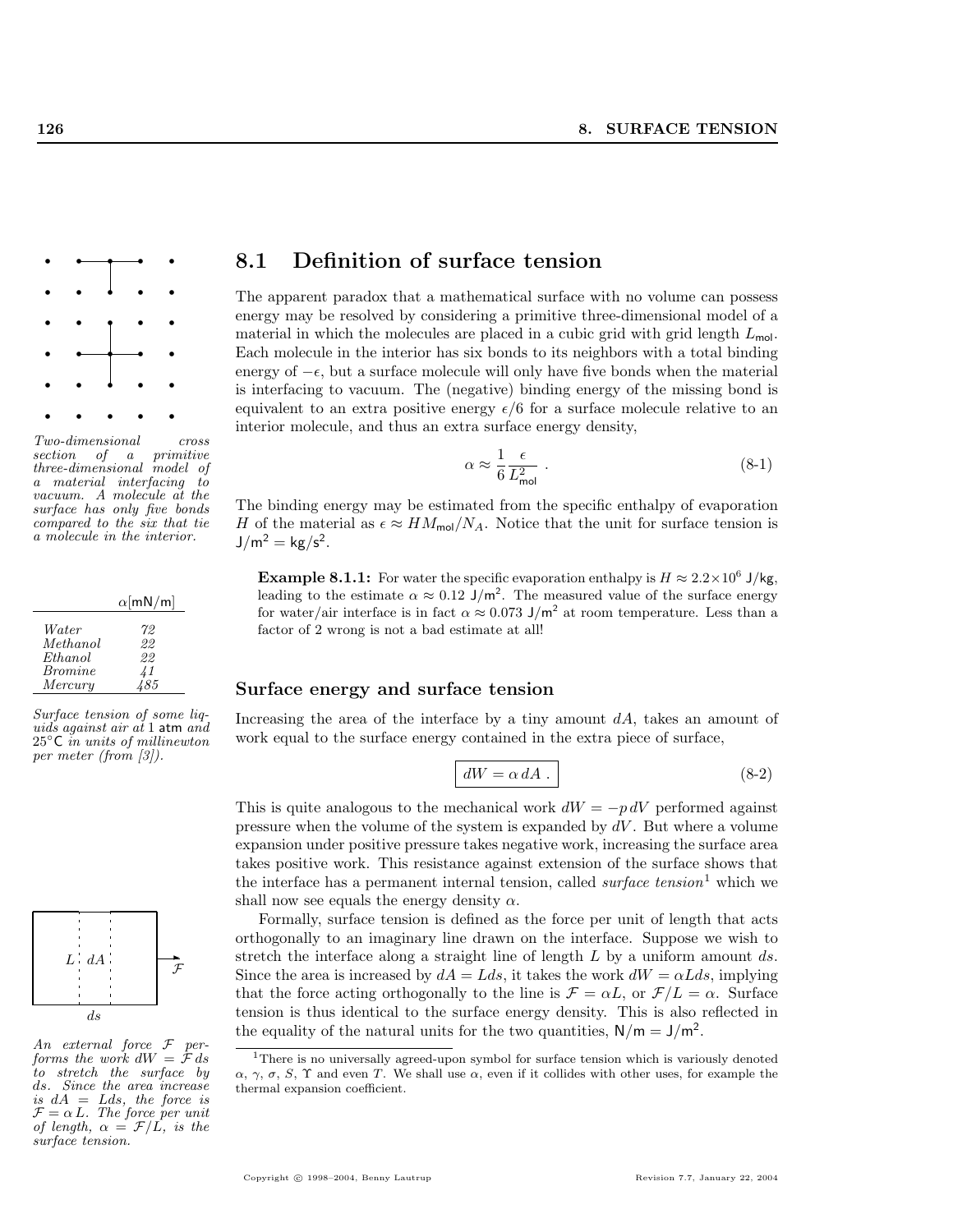Since the interface has no macroscopic thickness, it may be viewed as being locally flat everywhere, implying that the energy density cannot depend on the macroscopic curvature, but only on the microscopic properties of the interface. If the interfacing fluids are homogeneous and isotropic — as they normally are the value of the surface energy density will be the same everywhere on the surface, although it may vary with the local temperature. Surface tension depends as mentioned on the physical properties of both of the interfacing materials, which is quite different from other material constants that normally depend only on the physical properties of just one material.

Fluid interfaces in equilibrium are usually quite smooth, implying that  $\alpha$  must always be positive. For if  $\alpha$  were negative, the system could produce an infinite amount of work by increasing the interface area without limit. The interface would fold up like crumbled paper and mix the two fluids thoroughly, instead of separating them. Formally, one may in fact view the rapid dissolution of ethanol in water as due to negative interfacial surface tension between the two liquids. The general positivity of  $\alpha$  guarantees that fluid interfaces seek towards the minimal area consistent with the other forces that may be at play, for example pressure forces and gravity. Small raindrops and champagne bubbles are for this reason nearly spherical. Larger raindrops are also shaped by viscous friction, internal flow, and gravity, giving them a much more complicated shape.

#### Pressure excess in a sphere

Consider a spherical ball of liquid of radius  $a$ , for example hovering weightlessly in a spacecraft. Surface tension will attempt to contract the ball but is stopped by the build-up of an extra pressure  $\Delta p$  inside the liquid. If we increase the radius by an amount da we must perform the work  $dW_1 = \alpha dA = \alpha d(4\pi a^2) = \alpha 8\pi a da$ against surface tension. This work is compensated by the thermodynamic work against the pressure excess  $dW_2 = -\Delta p dV = -\Delta p 4\pi a^2 da$ . In equilibrium there should be nothing to gain,  $dW_1 + dW_2 = 0$ , leading to,

$$
\Delta p = \frac{2\alpha}{a} \tag{8-3}
$$

The pressure excess is inversely proportional to the radius of the sphere.

It should be emphasized that the pressure excess is equally valid for a spherical raindrop in air and a spherical air bubble in water. A spherical soap bubble of radius a has two spherical surfaces, one from air to soapy water and one from soapy water to air. Each gives rise to a pressure excess of  $2\alpha/a$ , such that the total pressure inside a soap bubble is  $4\alpha/a$  larger than outside.

Example 8.1.2: A spherical raindrop of diameter 1 mm has an excess pressure of only about 300 Pa, which is tiny compared to atmospheric pressure  $(10^5$  Pa). A spherical air bubble the size of a small bacterium with diameter  $1 \mu m$  acquires a pressure excess due to surface tension a thousand times larger, about 3 atm.



Surface tension increases<br>the pressure inside a  $the$  pressure spherical droplet or bubble.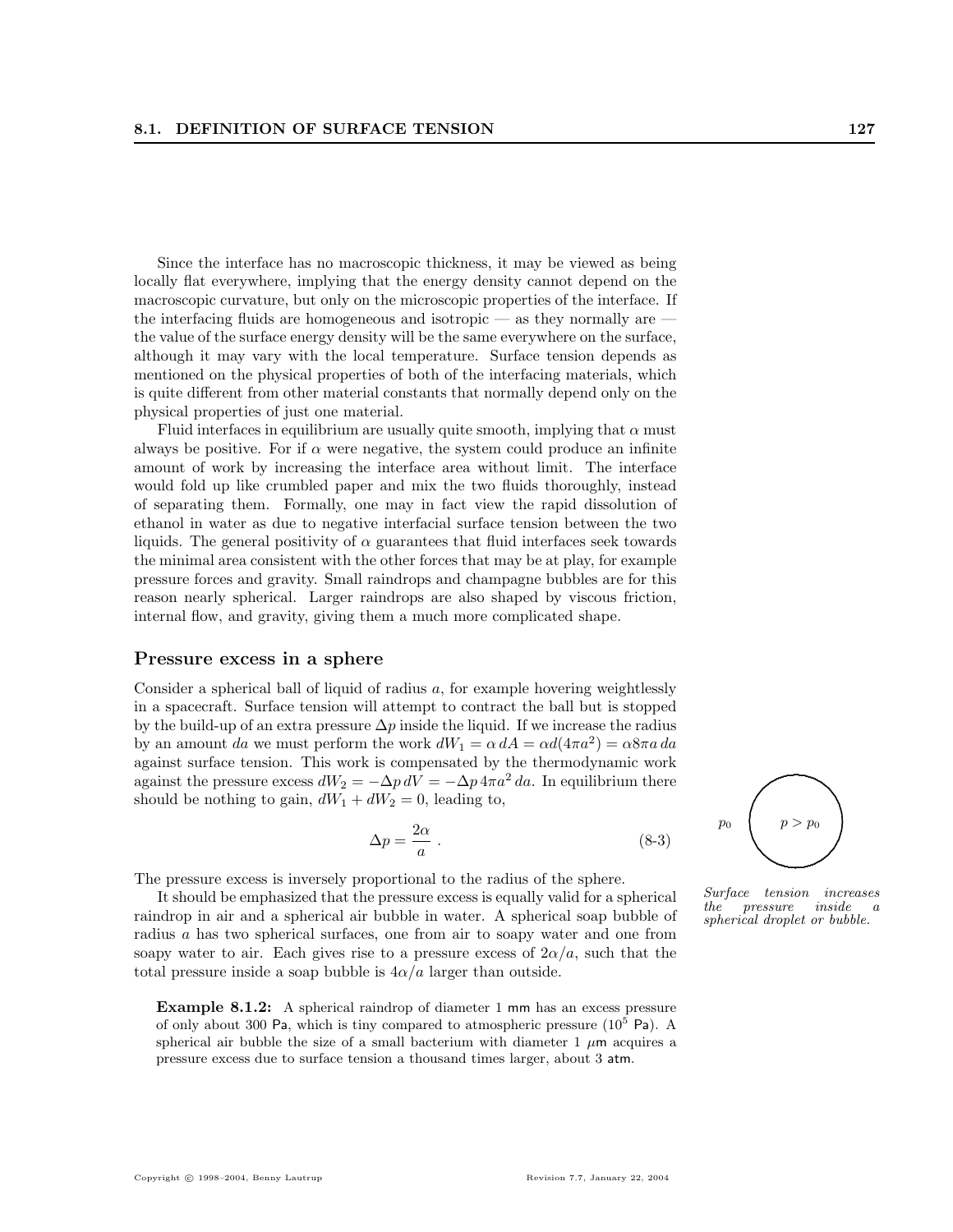

A plane containing the normal in a point intersects the surface in a planar curve with a signed radius of curvature in the point. The extreme values of the signed radii of curvature define the<br>principal directions. The principal directions. small rectangle has sides parallel with the principal directions.



The rectangular piece of the surface of size  $d\ell_1 \times d\ell_2$ is exposed to two tension forces along the 1-direction resulting in a normal force pointing towards the center of the circle of curvature. The tension forces in the 2-direction also contribute to the normal force.



Sketch of the meniscus formed by evaporation of water from the surface of a plant leaf, resulting in a high negative pressure in the water, capable of lifting the sap to great heights.<br>
Sap to great heights.<br>
Copyright © 1998–2004, Benny Lautrup Revision 7.7, January 22, 2004

When can we disregard the influence of gravity on the shape of a raindrop? For a spherical air bubble or raindrop of radius a, the condition must be that the change in hydrostatic pressure across the drop should be negligible compared to the pressure excess due to surface tension, *i.e.*  $\rho_0 q_0 2a \ll 2\alpha/a$ , where  $\rho_0$  is the density of water (minus the negligible density of air). Consequently, we must require

$$
a \ll R_c = \sqrt{\frac{\alpha}{\rho_0 g_0}} \,,\tag{8-4}
$$

where the critical radius  $R_c$  is called the *capillary constant* or *capillary radius*. It equals 2.7 mm for water and 1.9 mm for mercury.

#### Pressure discontinuity due to surface tension

A smooth surface may in a given point be intersected with an infinity of planes containing the normal to the surface. In each normal plane the intersection is a smooth planar curve which at the given point may be approximated by a circle centered on the normal. The center of this circle is called the center of curvature and its radius the radius of curvature of the intersection. Usually the radius of curvature is given a sign depending on which side of the surface the center of curvature is situated. As the intersection plane is rotated, the center of curvature moves up and down the normal between extreme values  $R_1$  and  $R_2$ of the signed radius of curvature, called the principal radii of curvature. It may be shown (problem 8.2) that the corresponding principal intersection planes are orthogonal, and that the radius of curvature along any other normal intersection may be calculated from the principal radii.

Consider now a small rectangle  $d\ell_1 \times d\ell_2$  with its sides aligned with the principal directions, and let us to begin with assume that  $R_1$  and  $R_2$  are positive. In the 1-direction surface tension acts with two nearly opposite forces of magnitude  $\alpha d\ell_2$ , but because of the curvature of the surface there will be a resultant force in the direction of the center of the principal circle of curvature. Each of the tension forces forms an angle  $d\ell_1/2R_1$  with the tangent, and projecting both on the normal we obtain the total inwards force  $2\alpha d\ell_2 \times d\ell_1/2R_1$ . Since the force is proportional to the area  $d\ell_1 d\ell_2$  of the rectangle, it represents an excess in pressure  $\Delta p = \alpha/R_1$  on the side of the surface containing the center of curvature. Finally, adding the contribution from the 2-direction we obtain the Young-Laplace law for the pressure discontinuity due to surface tension,

$$
\Delta p = \alpha \left( \frac{1}{R_1} + \frac{1}{R_2} \right) . \tag{8-5}
$$

For the sphere we have  $R_1 = R_2 = a$  and recover the preceding result (8-3). The Young-Laplace law may be extended to signed radii of curvature, provided it is remembered that a contribution to the pressure discontinuity is always positive on the side of the surface containing the center of curvature, otherwise negative.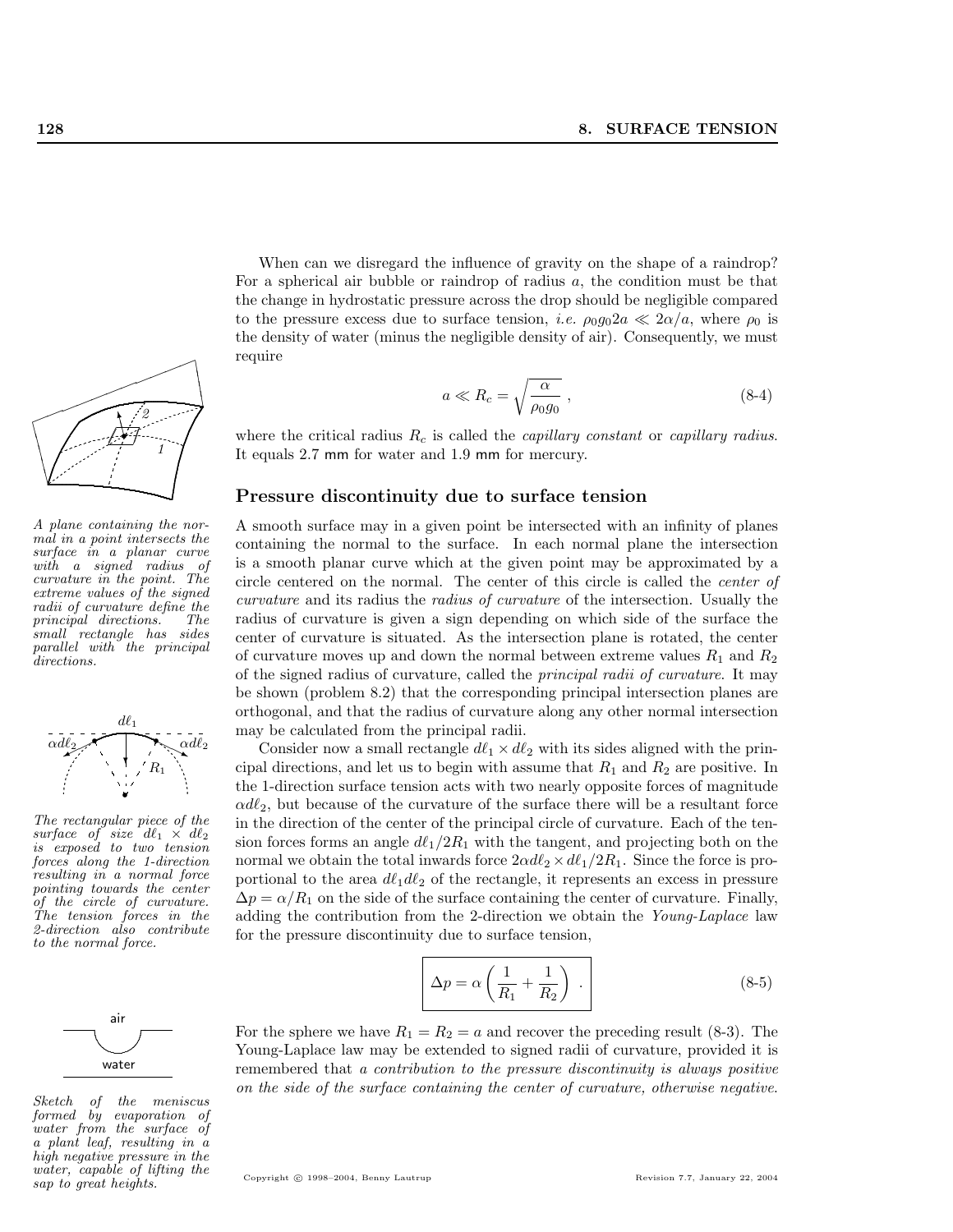Example 8.1.3 (How sap rises in plants): Plants evaporate water through tiny pores on the surface of the leaves. This creates a hollow air-to-water surface in the shape of a half-sphere of the same diameter as the pore. Both radii of curvature are negative  $R_1 = R_2 = -a$  because the center of curvature lies outside the water, leading to a negative pressure excess in the water. For a pore of diameter  $2a \approx 1 \ \mu m$ the excess pressure inside the water will be about  $\Delta p \approx -3$  atm, capable of lifting sap through a height of 30 m. In practice, the lifting height is considerably smaller because of resistance in the xylem conduits of the plant through which the sap moves. Taller plants and trees need correspondingly smaller pore sizes to generate sufficient negative pressures, even down to −100 atm! Recent research has confirmed this astonishing picture (see M. T. Tyree, Nature 423, 923 (2003)).

# 8.2 Contact angle

An interface between two fluids is a two-dimensional surface which makes contact with a solid wall along a one-dimensional line. Locally the plane of the fluid interface forms a certain *contact angle*  $\chi$  with the wall. For the typical case of a liquid/air interface,  $\chi$  is normally defined as the angle inside the liquid. Water and air against glass meet in a small acute contact angle,  $\chi \approx 0$ , whereas mercury and air meets glass at an obtuse contact angle of  $\chi \approx 140^{\circ}$ . Due to its small contact angle, water is very efficient in wetting many surfaces, whereas mercury has a tendency to make pearls. It should be emphasized that the contact angle is extremely sensitive to surface properties, fluid composition, and additives.

In the household we regularly use surfactants that are capable of making dishwater wet greasy surfaces where it otherwise would tend to pearl. After washing our cars we apply a wax which makes rainwater pearl and prevents it from wetting the surface, thereby diminishing rust and corrosion.

The contact angle is a material constant which depends on the properties of all three materials coming together. Whereas material adhesion can sustain a tension normal to the wall, the tangential tension has to vanish. This yields an equilibrium relation between the three surface tensions,

$$
\alpha_{13} = \alpha_{23} + \alpha_{12} \cos \chi , \qquad (8-6)
$$

This relation is, however, not particularly useful because of the sensitivity of  $\chi$  to surface properties, and it is better to view  $\chi$  as an independent material constant.

Example 8.2.1 (Walking on water): Insects capable of walking on the surface of water must "wax" their feet to obtain an obtuse contact angle and avoid getting wet. Since they are carried by surface tension we may estimate an insect's ability to walk on water by the so-called *Jesus number* [70]  $\mathbf{J}\mathbf{e} = \alpha L/Mg_0$  where M is the mass of the insect and  $L$  the length of the circumference of all the contact regions. Thus, to obtain  $Je > 1$  an insect with  $M = 10$  mg must have  $L > 1.3$  mm.



An air/liquid interface meeting a wall. The upper curve makes an acute contact angle, like water, whereas the lower curve makes an obtuse contact angle, like mercury.



Two fluids meeting at a solid wall in a line orthogonal to the paper. The tangential component of surface tension must vanish.



An insect foot making contact with the water surface at an obtuse angle.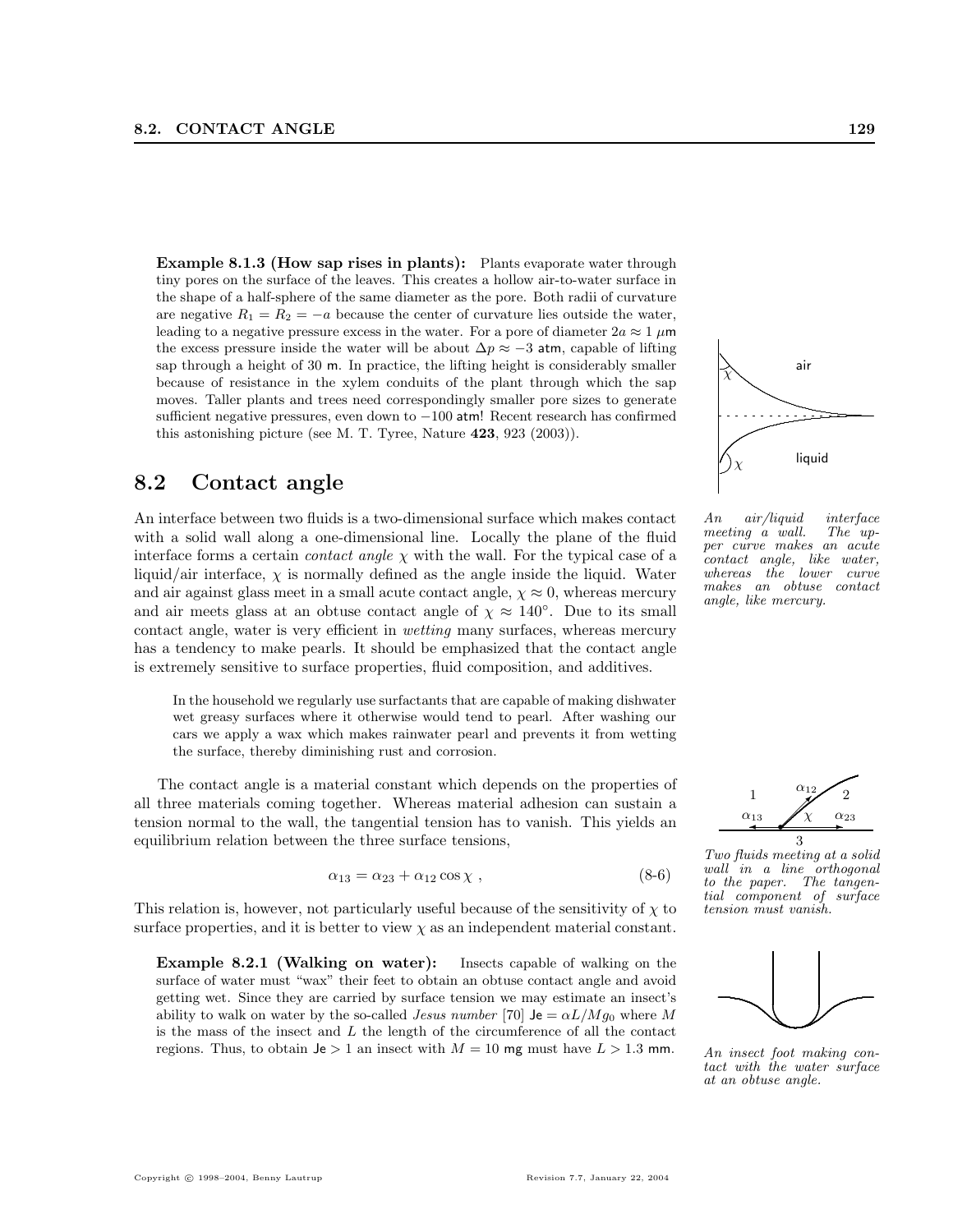

Water rises above the ambient level in a glass tube and displays a concave surface inside the tube. Mercury behaves oppositely and sinks with a convex surface.



Mercury sinks below the general level in a capillary glass tube.



Approximatively spherical surface with acute contact angle in a circular tube.

## Capillary effect

Water has a well-known tendency to rise above the ambient water level in a narrow vertical glass tube which is lowered into the liquid. Closer inspection reveals that the surface inside the tube is concave. This is called the *capillary* effect and is caused by the acute contact angle of water in conjunction with its surface tension which creates a negative pressure just below the liquid surface, balancing the weight of the raised water column. Mercury with its obtuse contact angle displays instead a convex surface shape, creating a positive pressure just below the surface which forces the liquid down to a level where the pressure equals the pressure at the ambient level.

Let us first calculate the effect for an acute angle of contact. At the center of the tube the radii of curvature are equal, and since the center of curvature lies outside the liquid, they are also negative,  $R_1 = R_2 = -R_0$  where  $R_0$  is positive. Hydrostatic balance at the center of the tube then takes the form,  $\rho_0 g_0 h = 2\alpha/R_0$ where  $h$  is the central height, such that

$$
h = \frac{2\alpha}{\rho_0 g_0 R_0} = 2\frac{R_c^2}{R_0} \ . \tag{8-7}
$$

It should be noticed that this is an exact relation which does not depend on the surface being spherical. It also covers the case of an obtuse contact angle by taking  $R_0$  to be negative.

Assuming now that the surface is in fact spherical, which should be the case for  $a \lesssim R_c$  where gravity has no effect on the shape, a simple geometric construction shows that  $a = R_0 \cos \chi$ , and thus,

$$
h = 2\frac{R_c^2}{a}\cos\chi\ .
$$
 (8-8)

It is as expected positive for acute and negative for obtuse contact angles. From the same geometry it also follows that the depth of the central point of the surface is  $d = R_0(1 - \sin \chi)$ , or

$$
d = a \frac{1 - \sin \chi}{\cos \chi} , \qquad (8-9)
$$

Both of these expressions are modified for larger radius,  $a \gtrsim R_c$  where the surface flattens.

**Example 8.2.2:** A capillary tube has diameter  $2a = 1$  mm. Water with  $\chi \approx 0$ rises  $h = +30$  mm with a surface depth  $d = +0.5$  mm. Mercury with contact angle  $\chi \approx 140^{\circ}$  sinks on the other hand to  $h = -11$  mm and  $d = -0.2$  mm under the same conditions.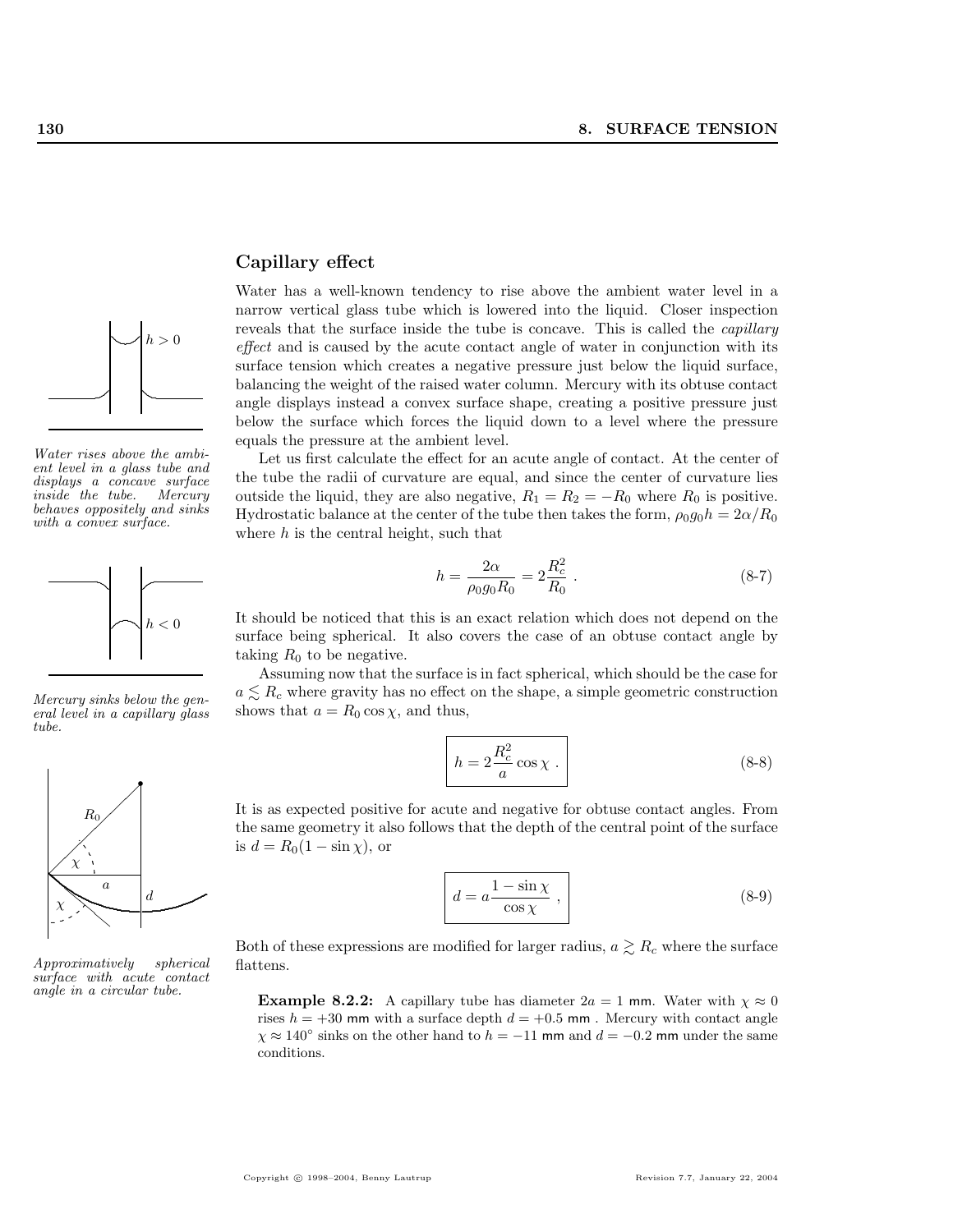## 8.3 Capillary effect at a vertical wall

In the limit of infinite tube radius the capillary effect only deforms the liquid surface close to the nearly flat vertical wall to accommodate the finite contact angle. Far from the wall the surface is perfectly flat, and there will be no pressure jump due to surface tension, and consequently no general capillary rise of the surface above the ambient level. This is an exactly solvable case which nicely illustrates the mathematics of planar curves.

The rise or drop at the wall may be estimated by a geometric argument of the same kind as at the end of the preceding section. Assuming that the shape is a circle of radius  $R$ , the pressure change due to surface tension inside the liquid is  $\Delta p = -\alpha/R$  roughly in the middle at  $z = d/2$ . Hydrostatic balance thus requires  $\rho_0 q_0 d/2 \approx \alpha/R$ , and since the radius R as before is related by geometry to the depth by  $d = R(1 - \sin \chi)$ , we find for an acute angle of contact,

$$
d \approx R_c \sqrt{2(1 - \sin \chi)} = 2R_c \sin \frac{90^\circ - \chi}{2} . \tag{8-10}
$$

The last expression is also valid for an obtuse angle of contact. We shall see below that this expression is in fact identical to the exact result. √

For water with nearly vanishing angle of contact, we find  $d \approx$  $2R_c \approx 3.9$  mm whereas for mercury with  $\chi = 140^{\circ}$  we get  $d \approx -1.6$  mm.

## Geometry of planar curves

Taking the x-axis orthogonal to the wall, and the  $z$ -axis vertical, the surface shape may be assumed to be independent of  $y$  and described by a simple curve in the xz-plane. The best way to handle the geometry of a planar curve is to use two auxiliary parameters: the arc length s along the interface curve, and the elevation angle  $\theta$  between the x-axis and the oriented tangent to the curve. From this definition of  $\theta$  we obtain immediately,

$$
\frac{dx}{ds} = \cos \theta ,\qquad \qquad \frac{dz}{ds} = \sin \theta .\qquad (8-11)
$$

The radius of curvature may conveniently be defined as,

$$
R = \frac{ds}{d\theta} \tag{8-12}
$$

Evidently this geometric radius of curvature is positive if s is an increasing function of  $\theta$ , otherwise negative. One should be aware that this sign convention may not agree with the physical sign convention for the Young-Laplace law (8-5). Depending on the arrangement of liquid and air, it may be necessary to introduce an explicit sign to get the physics right.



The interface at a vertical wall with an acute angle of contact.



Approximatively circular geometry of a liquid surface with acute contact angle near a vertical wall.



The geometry of a planar curve. The curve is parameterized by the arc length s along the curve. A small change in s generates a change in the elevation angle  $\theta$  determined by the local radius of curvature. Here the radius of curvature is positive.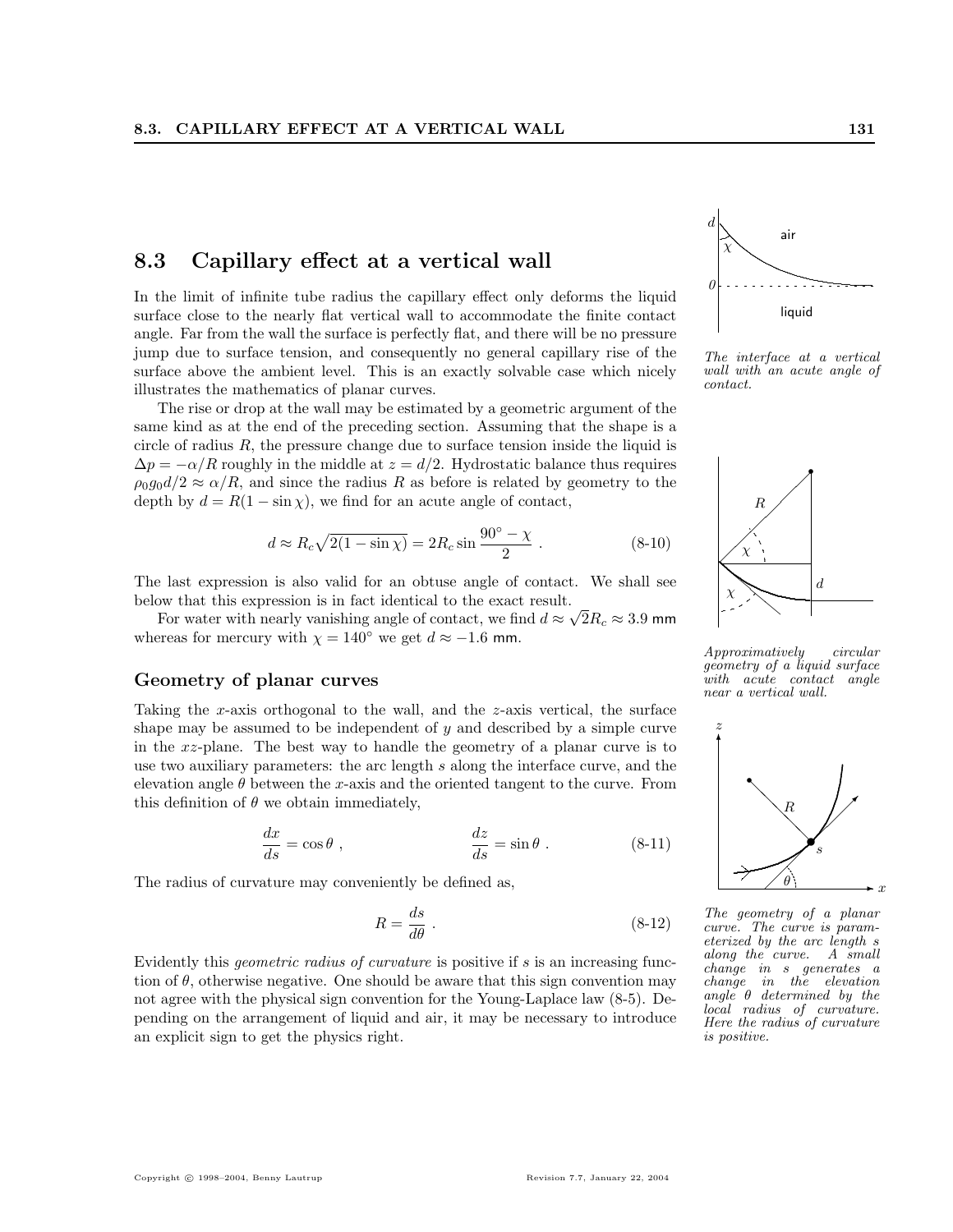#### Hydrostatic balance

Assuming that the air pressure is constant,  $p = p_0$ , the pressure in the liquid just below the surface is  $p = p_0 + \Delta p$  where  $\Delta p$  is given by the Young-Laplace  $(8-5)$  law. Denoting the local geometric radius of curvature by R we have for an acute angle of contact  $R_1 = -R$  and  $R_2 = \infty$ , because the center of curvature lies outside the liquid. The pressure is thus negative  $\Delta p = -\alpha/R$  just below the surface, and the hydrostatic pressure of the raised surface must balance the drop in pressure,  $\rho_0 g_0 z = \alpha/R$ , everywhere on the surface. Introducing the capillary radius (8-4), this may be written as  $1/R = z/R_c^2$ , and we find from (8-12)

$$
\frac{d\theta}{ds} = \frac{z}{R_c^2} \tag{8-13}
$$

This equation together with the two definitions (8-11) determine x, z and  $\theta$  as functions of s.

There are several different types of solutions, depending on the boundary conditions. For the surface near the wall the boundary conditions are  $x = 0$  and  $\theta = \chi - 90^{\circ}$  for  $s = 0$ , and  $z \to 0$  for  $s \to \infty$ . Having obtained the solution we may then determine the depth  $z = d$  for  $x = 0$ .

#### The pendulum connection

Since  $R_c$  is a constant for the liquid, we may without loss of generality choose the unit of length such that  $R_c = 1$ . Differentiating (8-13) once more after s, we obtain the equation of motion for an inverted mathematical pendulum,

$$
\frac{d^2\theta}{ds^2} = \sin\theta \ . \tag{8-14}
$$

The boundary conditions correspond to starting the pendulum at an angle  $\theta =$  $\theta_0 = \chi - 90^{\circ}$  with velocity  $d\theta/ds = d$ , according to (8-13) (for  $R_c = 1$ ). The depth d must be chosen precisely such that the pendulum eventually comes to rest in the unstable equilibrium at  $\theta = 0$ .

If the velocity is chosen larger than the depth, the pendulum will continue through the unstable equilibrium, and the liquid surface will start to rise again. When the pendulum reaches the angle  $\theta = -\theta_0$ , another vertical wall may be placed there, forming the same angle of contact with the liquid surface. This is the planar analogue of the capillary effect in a circular tube, but this problem is not solvable in terms of elementary functions. The periodic pendulum solutions obtained by letting the pendulum move through the stable equilibrium at  $\theta = \pi$  correspond to a strip of liquid hanging at the lower edge of the vertical plate.

To find the solution for the problem at hand, the surface shape near a single wall, we multiply the pendulum equation of motion by  $d\theta/ds$  and integrate, to get

$$
\frac{1}{2} \left( \frac{d\theta}{ds} \right)^2 = 1 - \cos \theta ,
$$



unstable equilibrium.

r✟ ✟ ✟  $\boldsymbol{\lambda}$ ②

 $\frac{3}{2}$ g

. . . . . . . .. . . ... .. .... ...... ........... .. ..... .... ... ... . . . . . . . . . . . .. . . . . . . .

. . . . . . .

 $\leftarrow$ 

θ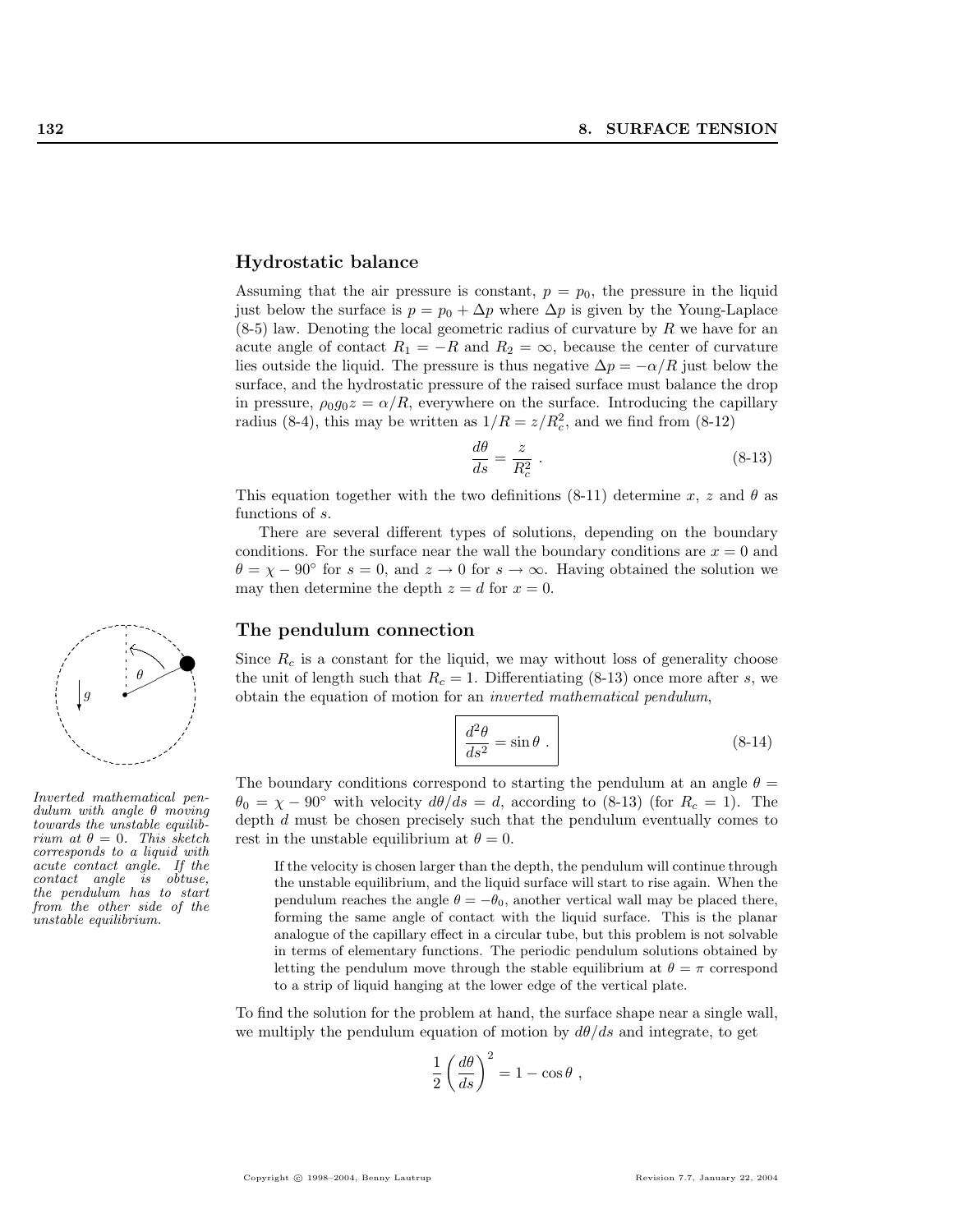where the constant 1 has been determined from the condition that  $d\theta/ds = 0$ and  $\theta = 0$  for  $s \to \infty$ . From this equation and (8-13) we derive that,

$$
z = -2\sin\frac{\theta}{2},\tag{8-15}
$$

independently of whether the contact angle is acute or obtuse. Taking  $\theta = \chi - 90^{\circ}$ we recover indeed (8-10).

The dependence of x on  $\theta$  is calculated from,

$$
\frac{dx}{d\theta} = \frac{dx/ds}{d\theta/ds} = \frac{\cos\theta}{-2\sin\frac{\theta}{2}} = \sin\frac{\theta}{2} - \frac{1}{2\sin\frac{\theta}{2}}.
$$

This differential equation integrates to

$$
x = x_0 - 2\cos\frac{\theta}{2} - \log\left|\tan\frac{\theta}{4}\right|,\tag{8-16}
$$

where  $x_0 = 2\cos(\theta_0/2) + \log|\tan(\theta_0/4)|$  and  $\theta_0 = \chi - 90^\circ$ . Together with (8-15) this constitutes a parametric form for the surface shape.

# 8.4 Axially invariant shapes

Many static interfaces — capillary surfaces in circular tubes, droplets and bubbles — are invariant under rotations around an axis, allowing us to establish a fairly simple formalism for the shape of the equilibrium surface.

## Geometry of axially invariant interfaces

In cylindrical coordinates an axially invariant interface is a planar curve in the rz-plane. Using again the arc length s along the curve and the angle of elevation  $\theta$  for its slope, we find as in the planar case,

$$
\frac{dr}{ds} = \cos \theta ,\qquad \qquad \frac{dz}{ds} = \sin \theta ,\qquad (8-17)
$$

The first principal radius of curvature may be directly taken over from the planar case, whereas it takes some work to show that the second center of curvature lies on the z-axis (see problem 8.3), such that

$$
R_1 = \frac{ds}{d\theta} , \qquad R_2 = \frac{r}{\sin \theta} . \qquad (8-18)
$$

One should be aware that this sign convention for these *geometric radii of curva*ture may not agree with the physical sign convention for the Young-Laplace law (8-5), and that it may be necessary to introduce explicit signs to get the physics right. This will become clear in the calculations that follow.



Capillary surface shape of water and mercury in units where  $R_c = 1$ . Notice the exaggerated vertical scale.



The interface curve is parameterized by the arc length s. A small change in s generates a change in the elevation angle θ determined by the local radius of curvature  $R_1$  with center  $C_1$ . The second radius of curvature  $R_2$  lies on the  $z$ -axis with  $center C_2$  (see problem 8.3).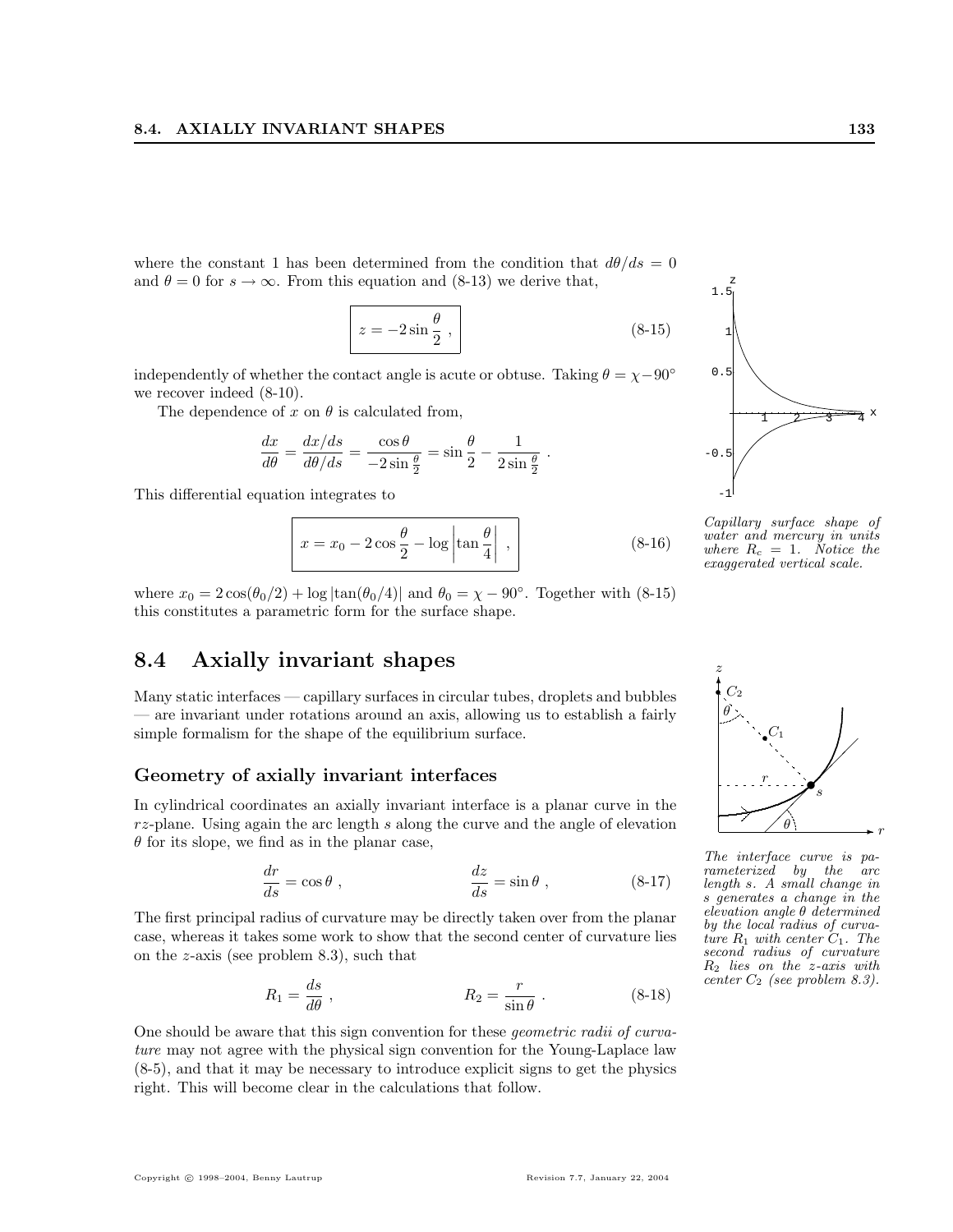

Figure 8.1: Capillary effect in water for a circular tube of radius a in units where  $R_c = 1$ . (a) Surface shape  $z(r)/a$  plotted as a function of r/a for  $\chi_c = 1^\circ$  and  $a =$  $0, 1, 2, 3, 5, 10$ . Notice how the shape becomes gradually spherical as the tube radius a approaches 1. For  $a \leq 1$  the shape is constant. (b) Computed capillary rise h and depth d as functions of a (fully drawn). For  $a \gtrsim 1$  the computed values deviate from the spherical surface results  $(8-8)$  and  $(8-9)$  (dashed).

#### The capillary surface

For the rising liquid/air capillary surface with acute contact angle both geometric radii of curvature,  $R_1$  and  $R_2$ , are positive. Since both centers of curvature lie outside the liquid, the physical radii will be  $-R_1$  and  $-R_2$  in the Young-Laplace law (8-5). Assuming that the air pressure is constant, hydrostatic balance demands that  $g_0z + \Delta p/\rho_0$  be constant, or

$$
g_0 z - \frac{\alpha}{\rho_0} \left( \frac{d\theta}{ds} + \frac{\sin \theta}{r} \right) = -\frac{2\alpha}{R_0} .
$$

The value of the constant has been determined from the initial condition in the center, where  $r = z = \theta = 0$  and the geometric radii of curvature are equal to the central radius of curvature,  $R_1 = R_2 = R_0$ . Solving for  $d\theta/ds$  we find,

$$
\frac{d\theta}{ds} = \frac{2}{R_0} - \frac{\sin\theta}{r} + \frac{z}{R_c^2} \,,\tag{8-19}
$$

where  $R_c$  is the capillary constant (8-4). In the second term one must remember that  $r/\theta \rightarrow R_0$  for  $\theta \rightarrow 0$ .

Together with the two equations (8-17) we have obtained three first order differential equations for r, z, and  $\theta$ . Since s does not occur explicitly, and since  $\theta$ grows monotonically with s, one may eliminate s and instead use  $\theta$  as the running parameter. Unfortunately these equations cannot be solved analytically, but given  $R_0$  they may be solved numerically with the boundary conditions  $r = z = 0$ 



z

For the capillary with acute angle of contact both centers of curvature lie outside the liquid.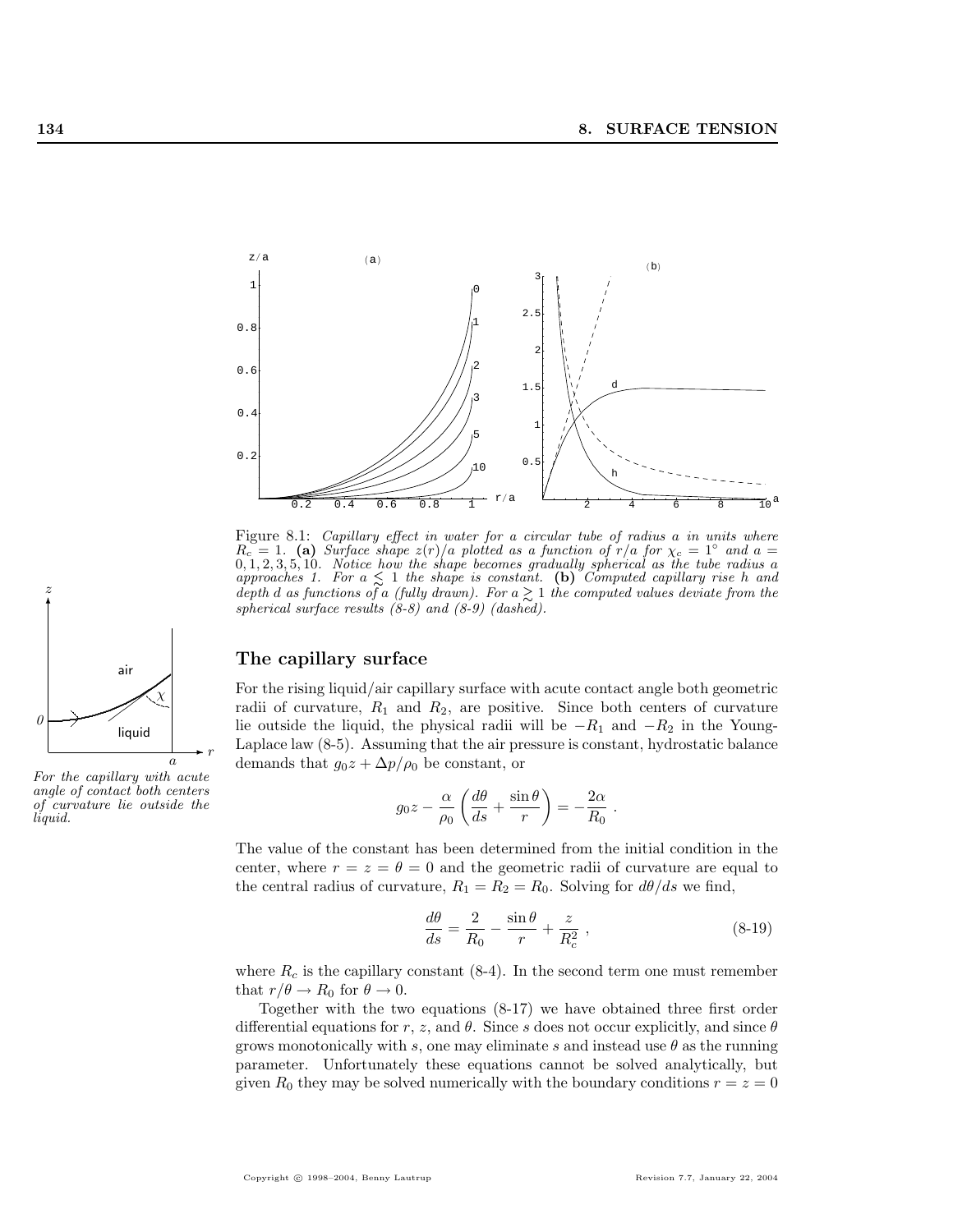

Figure 8.2: Shapes of stable air bubbles and droplets of water ( $R_c = 2.7$  mm,  $\chi_c = 1^\circ$ ) and mercury  $(R_c = 1.9 \text{ mm}, \chi_c = 140^\circ)$ . (a) Air bubbles in water under a lid (to scale). (b) Water droplet on table plotted with vertical scale enlarged  $\mu$ 0 times. (c) Air bubbles in mercury (to scale). (d) Mercury droplets on a table (to scale).

for  $\theta = 0$ . The solutions are quasi-periodic curves that spiral upwards forever. The physical solution must however stop at the wall  $r = a$  for  $\theta = \theta_0 = 90^\circ - \chi$ , and that fixes  $R_0$ . The numeric solutions are displayed in fig. 8.1.

#### Sessile bubbles and droplets

If a horizontal plate (a "lid") is inserted into water, air bubbles may come up against its underside, and remain stably sitting (sessile) there. The bubbles are pressed against the plate by buoyancy forces that in addition tend to flatten bubbles larger than the capillary radius. The shape may be obtained from the above solution to the capillary effect by continuing it to  $\theta_0 = 180^\circ - \chi$ .

Mercury sitting on the upper side of a horizontal plate likewise forms small nearly spherical droplets which may be brought to merge and form large flat puddles of "quick silver". In this case the geometric radii of curvature will both be negative while the physical radii of curvature are both positive because the centers of curvature lie inside the liquid. The formalism is consequently exactly the same as before, except that the central radius of curvature  $R_0$  is now negative. The shapes are nearly the same as for air bubbles, except for the different angle of contact.

In fig. 8.2 the four sessile configurations of bubbles and droplets are displayed. The depth approaches in all cases a constant value for large central radius of curvature  $R_0$ , which may be estimated by the same methods as before to be  $d = R_c \sqrt{2(1 \pm \cos \chi)}$  for bubbles(+) and droplets(-). Notice that the depth of the water droplet (frame 8.2b) is enlarged by a factor 40. If water really has contact angle  $\chi = 1^\circ$ , the maximal depth of a water droplet on a flat surface is only  $d = 0.018R_c \approx 50 \mu$ m. This demonstrates how efficient water is in wetting a surface, because of its small contact angle.



The numeric solution for  $R_0 = R_c = 1$  in the interval  $0 < \theta < 4\pi$ . The spiral is unphysical.



An air bubble in under a horizontal lid with acute angle of contact.



A droplet on a horizontal plate with an obtuse angle of contact.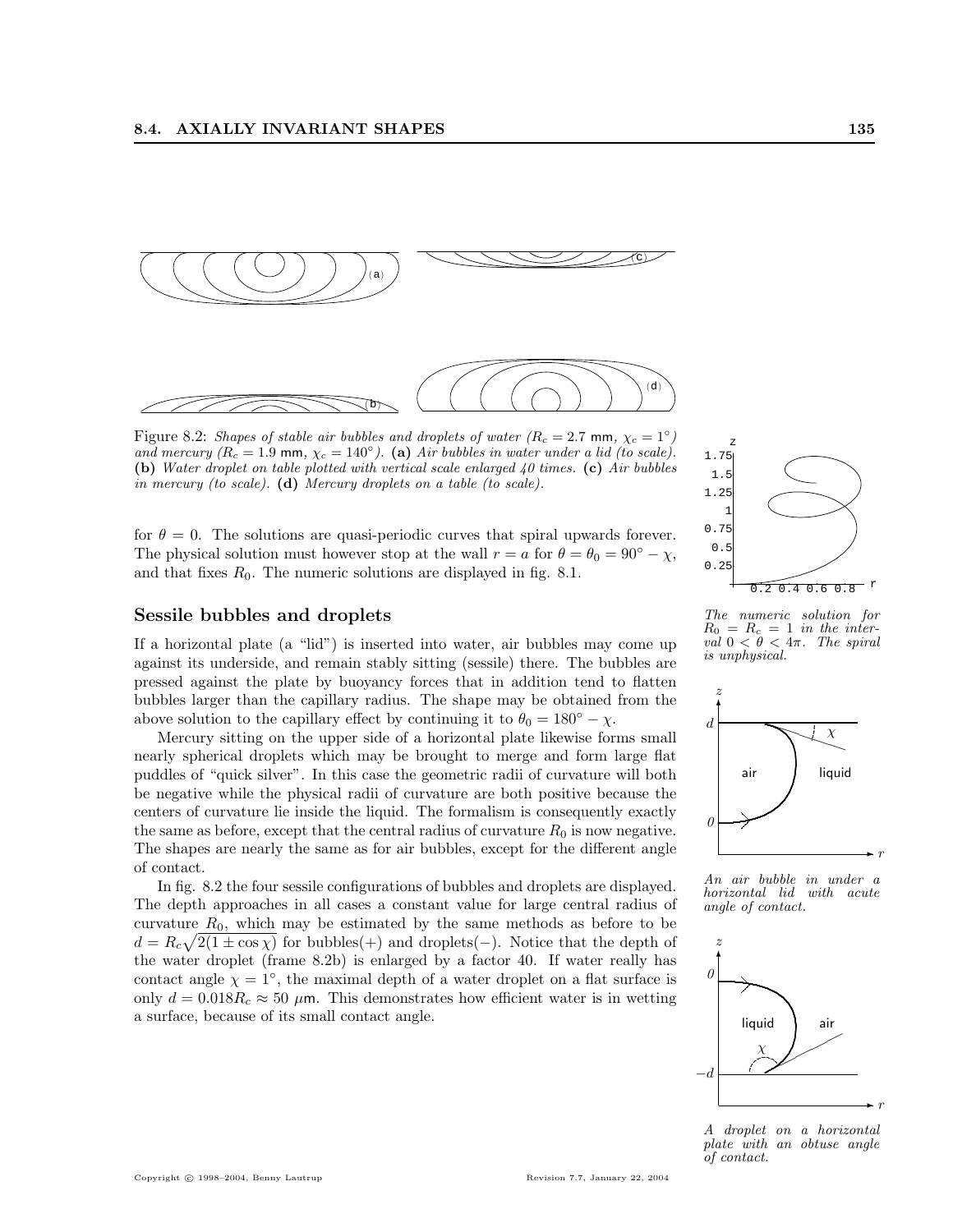

Figure 8.3: Static droplet shapes at the mouth of a circular tube in units of  $R_c = 1$ . There are no solutions with larger volumes than the largest ones shown here. All contact angles are assumed to be possible at the mouth of the tube. (a) Tube with radius  $a = 1$ which is larger the critical radius ( $a_1 = 0.918$ ). (b) Tube with radius  $a = 0.5$  which is smaller than the critical radius.

## Pending droplets

Whereas sessile droplets in principle can have unlimited size, hanging liquid droplets will fall if they become too large. Here we shall investigate the shape of a droplet hanging at the end of a thin glass tube, for example a pipette provided with a rubber bulb which allows us to vary the pressure. The column of fluid in the tube may be held static by using the bulb to create a sufficiently negative pressure. When the bulb is slowly squeezed, a droplet emerges at the end of the tube and eventually falls when it becomes large enough.

Both the geometric and physical radii of curvature are positive in this system, such that we get (for  $R_c = 1$ ),

$$
\frac{d\theta}{ds} = \frac{2}{R_0} - \frac{\sin \theta}{r} - z \tag{8-20}
$$

with a negative sign of z. In this case  $\theta$  is not a monotonic function of s, and we may not eliminate s. Assuming that the tube material is very thin, the boundary conditions may be taken to be  $r = z = \theta = 0$  for  $s = 0$ , because the rounded end of the tube material is able to accommodate any angle of contact. The condition that the liquid surface must always make contact with the end of the glass tube at  $r = a$  then determines the total curve length  $s_0$  as a function of the central curvature  $R_0$ , and thereby the height  $d = z(s_0)$ .

The volume of a droplet,

$$
V = \int_0^d \pi r^2 \, dz \ , \tag{8-21}
$$



A liquid drop hanging from a tube. Any contact angle can be accommodated by the 180° turn at the end of the tube's material.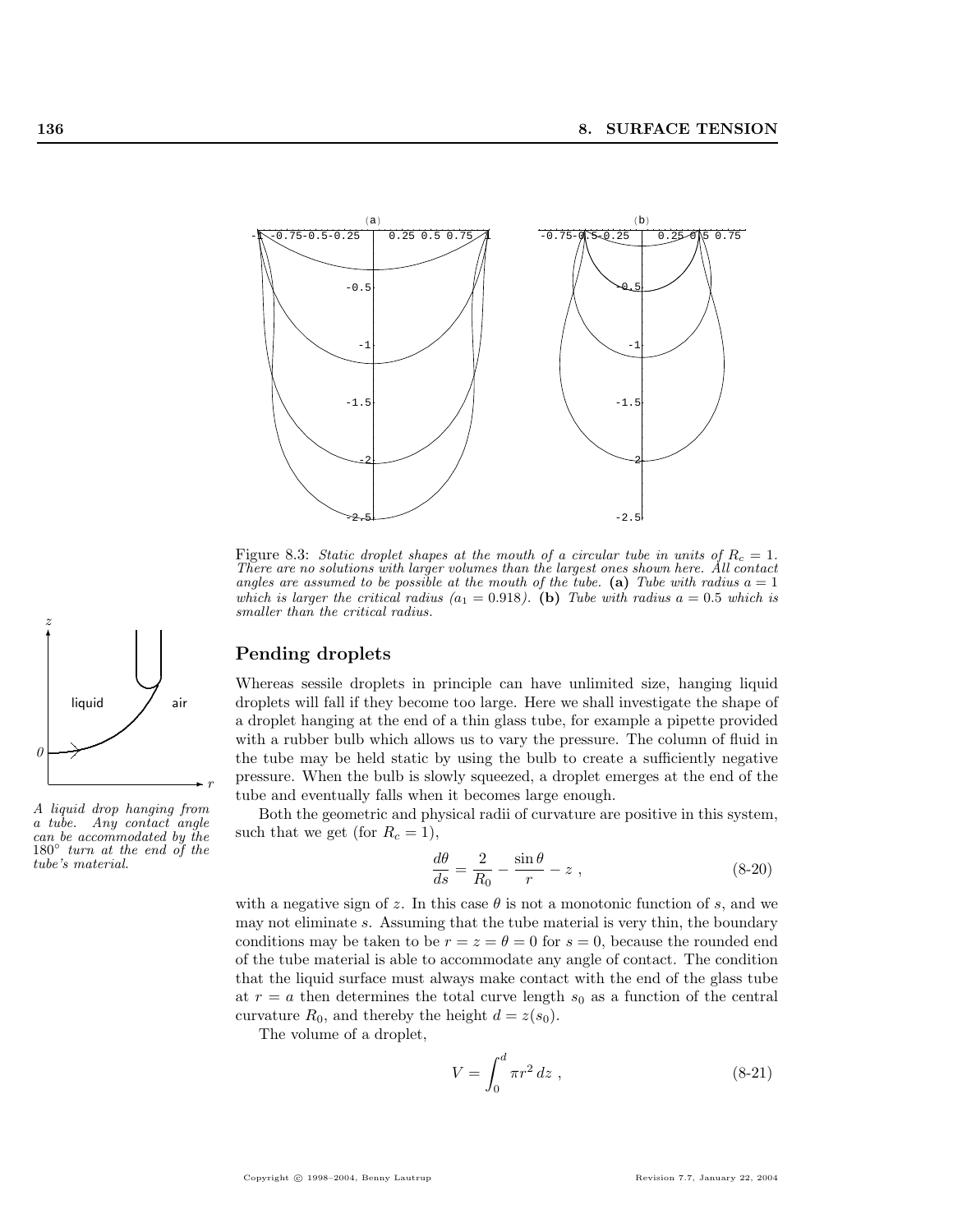is a function of  $R_0$ . As the bulb is squeezed slowly, the volume of the droplet must grow continuously through a sequence of hydrostatic shapes. At some point instability sets in and the drop falls. It is not possible to determine the point of instability in a purely hydrostatic calculation, but as it turns out the droplet can only grow continuously through hydrostatic solutions to a certain maximum volume, beyond which it has to jump discontinuously to reach even larger volumes. We shall take this to indicate that instability has surely set in.

The solutions fall in two classes. If  $R_0$  is larger than a certain critical value,  $R_0 > R_{01} = 0.778876...$ , the radial distance  $r(s)$  will grow monotonically with s, but if  $R_0 < R_{01}$  the surface will be shaped like an old-fashioned bottle with one or more waists. The critical solution at  $R_0 = R_{01}$  has a turning point with vertical tangent, allowing us to locate the critical point by solving  $r'(s) = r''(s) = 0$ . The result is that at the critical point the curve length is  $s_1 = 1.95863...$ , the radius  $a_1 = 0.917622...$  and the depth  $d_1 = 1.47804...$ 

In fig. 8.3a is shown the family of shapes for a droplet with tube radius  $a = 1$ . For large central radius of curvature  $R_0$  the shape is flat, but as  $R_0$  diminishes the droplet grows in volume and develops a "waist". It finally reaches a maximum volume of  $5.26R_c^3$ , beyond which it cannot pass continuously. In fig. 8.3b is shown a family of shapes for a droplet with tube radius  $a = 0.5$ . In this case the droplet may expand beyond the radius of the tube until it reaches a maximal volume of  $2.32R_c^3$ .



Critical solution for  $R_0 \approx$ 0.78.



The variation of the volume with  $R_0$  for a tube with radius  $a = 1$ . Notice the maximum for  $R_0 \approx 0.75$ .